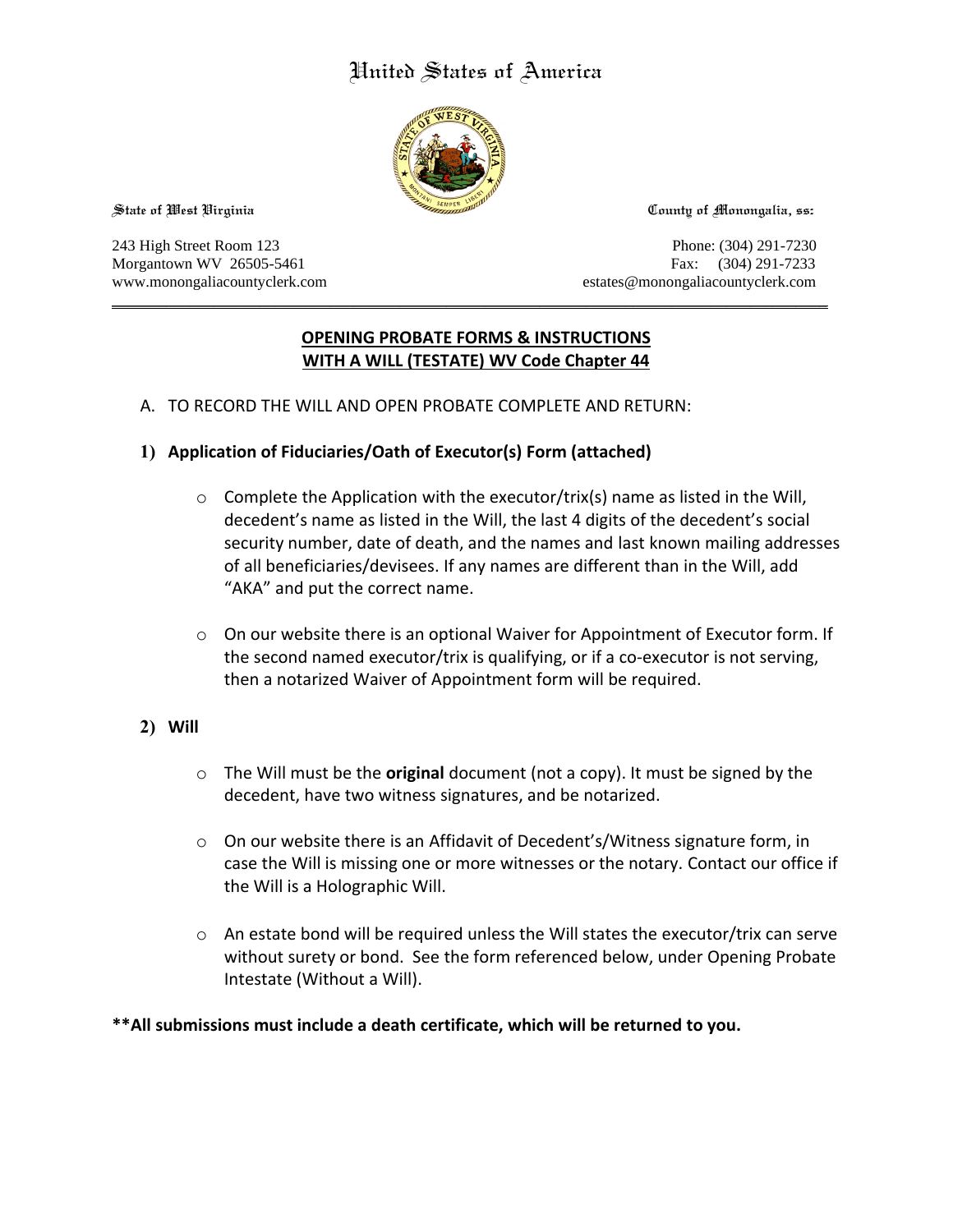Return the original, notarized forms, fees, death certificate, and Will by mail (via certified or overnight mail) or they can be dropped off at the front desk. Our office hours are Monday – Friday, 9am to 5pm.

# **\*\*You are welcome to drop-off your forms in person, but you may not be able to meet with the probate department without an appointment\*\***

**Filing Fees:**

**\$12 Application of Fiduciaries**

**\$12 Will, up to 4 pages. \$1/per page more for each additional page**

**\$20 Notice of Administration (This is the publication fee)**

**\$2.50/each Additional Letters of Administration (3 are included)**

Monongalia County Clerk's Office Attn: Probate Dept. 243 High Street, Room 123 Morgantown, WV 26505

We accept money orders or credit card payments. If you'd like to pay by credit card, please indicate that with your submission and leave a cell number that our staff can reach you at Mon.-Fri. 9am to 5pm. Please do not send personal checks.

We accept original, e-recorded probate documents. Please contact your attorney for information.

We will process the Will and Application of Fiduciaries as quickly as possible, and mail you three Letters of Administration, a copy of the Will, and your receipt.

You'll also receive the Appraisement form, which is the second part of probate. The Appraisement form is also available on the website.

If you'd like to make an in-person appointment to speak to someone in the probate department, please:

call 304-291-7230 x 7270

email [estates@monongaliacountyclerk.com](mailto:ESTATES@MONONGALIACOUNTYCLERK.COM)

or use our online scheduling link at [https://monongaliacountyclerkoffice.as.me/schedule.php?appointmenttype=246126](https://monongaliacountyclerkoffice.as.me/schedule.php?appointmentType=246126)